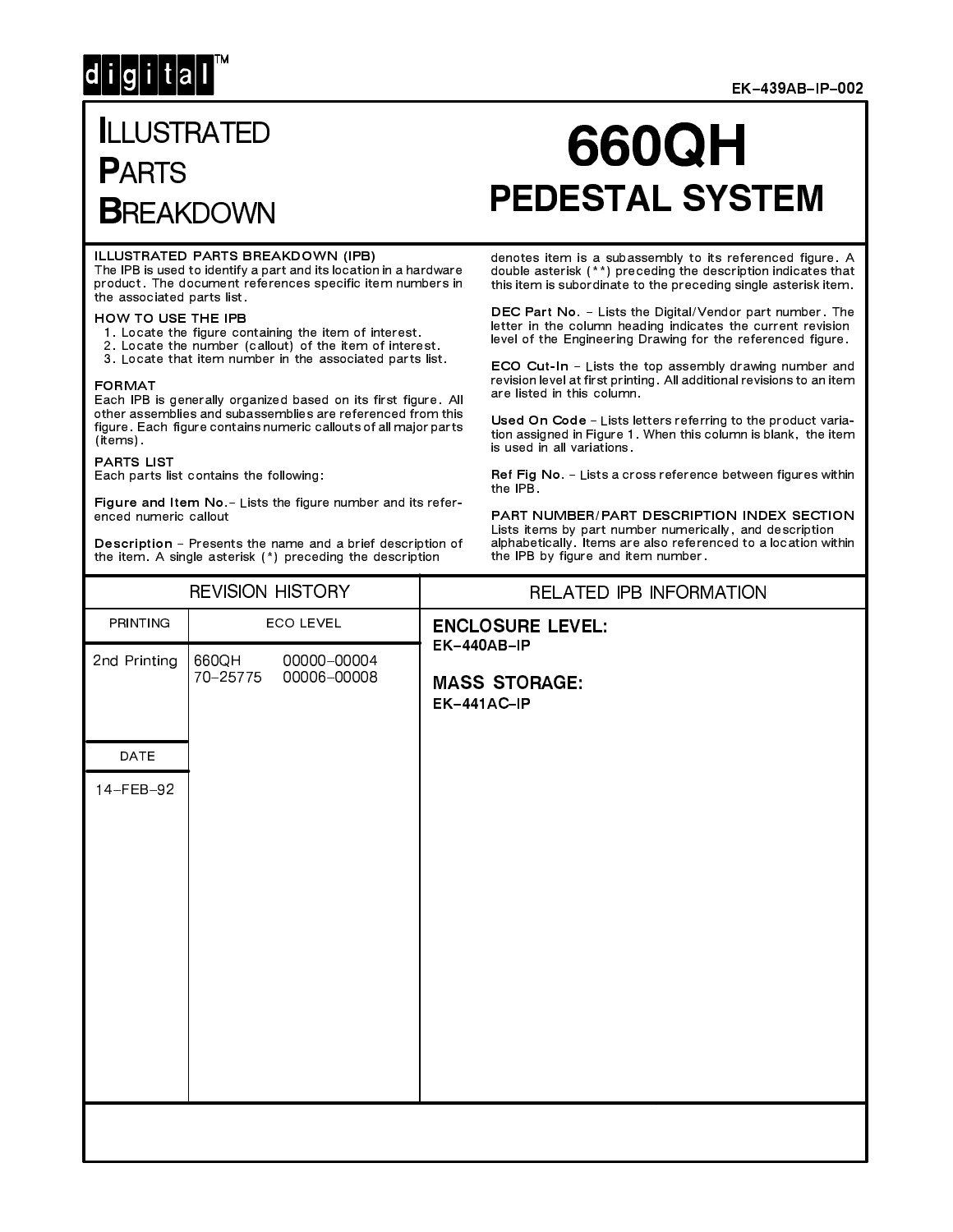Digital Equipment Corporation reserves the right, without notice, to make substitutions and modifications in the specifications of products documented in this manual and further reserves the right to withdraw any of these products from the market without notice.

Digital Equipment Corporation is not responsible for errors which may appear in the technical description (including illustrations and photographs) of the products covered by this manual.

None of the descriptions contained in this manual imply the granting of any license whatsoever to make, use or sell equipment constructed in accordance therewith.

Restricted Rights: Use, duplication or disclosure by the U.S. Government is subject to restrictions as set forth in subparagraph (c) (1) (ii) of the Rights in Technical Data and Computer Software clause at DFARS 252.227-2713.

Copyright © 1990, 1992 by Digital Equipment Corporation. All rights reserved. Printed in U.S.A.

The postage-paid READER'S COMMENTS form on the last page of this document requests your critical evaluation to assist us in preparing future documentation.

The following are trademarks of Digital Equipment Corporation :

DEC, DECdirect, DECUS, PDP, rtVAX, UNIBUS, VAX, VAXserver, and the DIGITAL logo.

Velcro is a registered trademark of Velcro USA, Inc.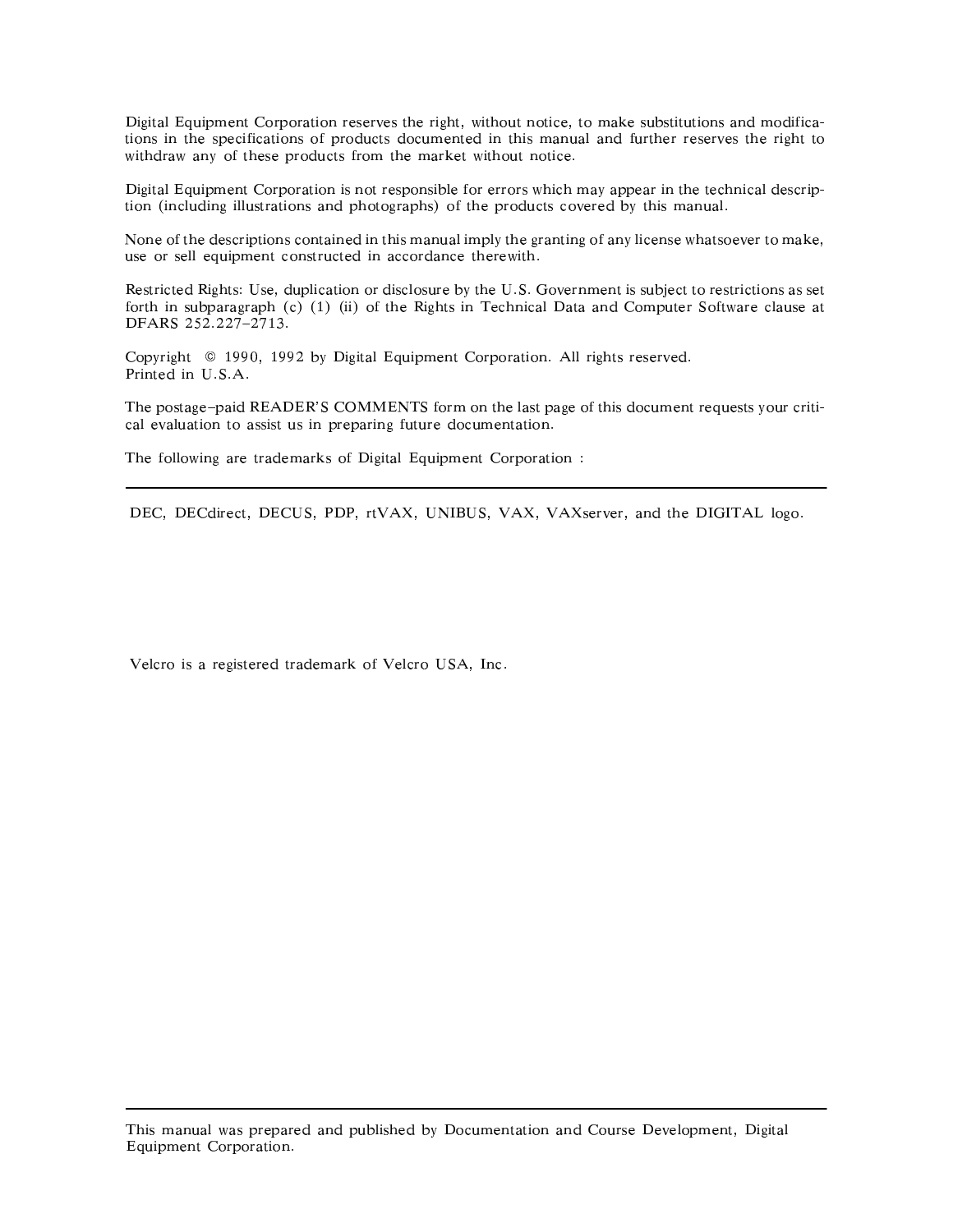



660QH-01-SC

Figure 1. 660QH Pedestal System (Sheet 1 of 2)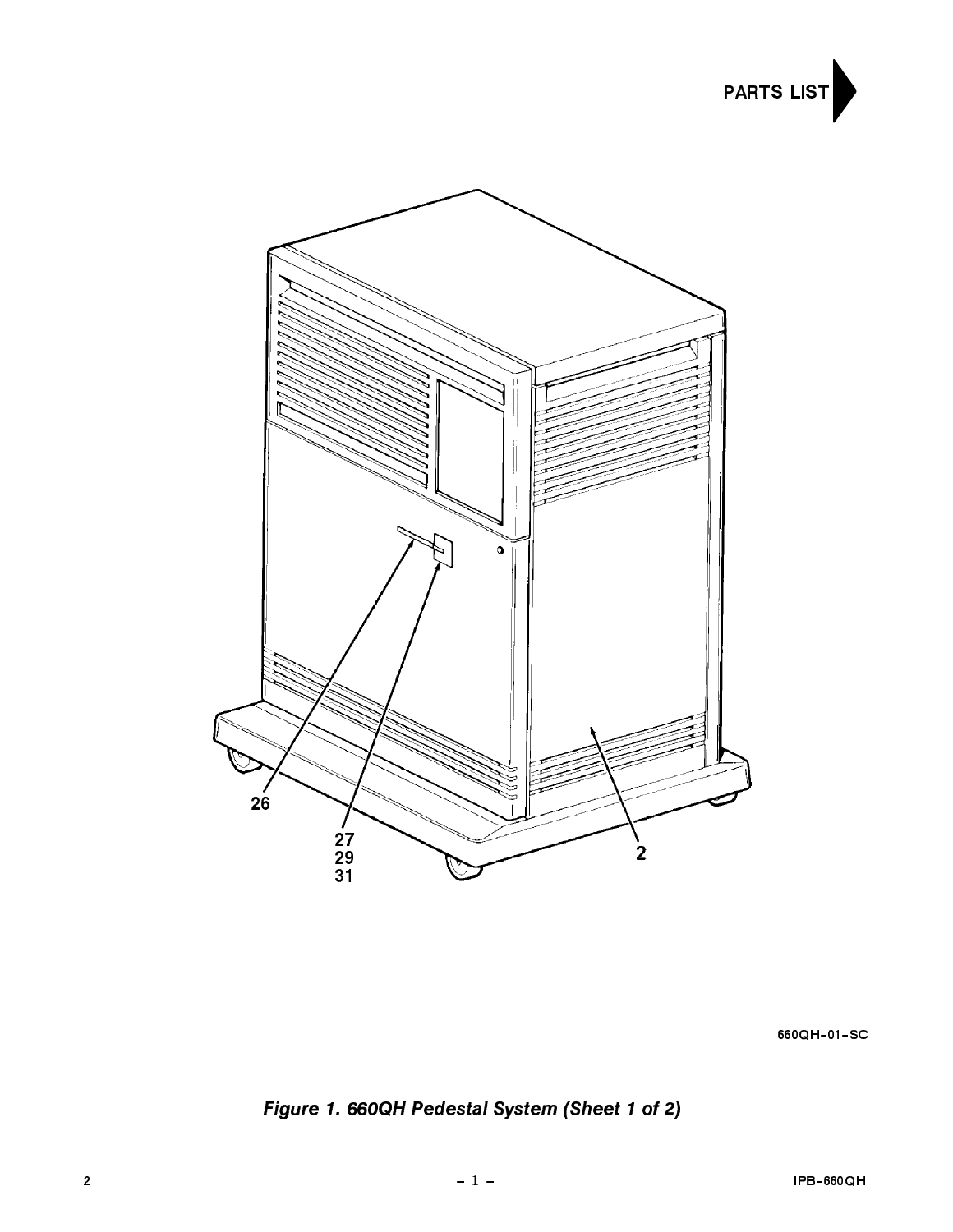



660QH-01A-SC

Figure 1. 660QH Pedestal System (Sheet 2 of 2)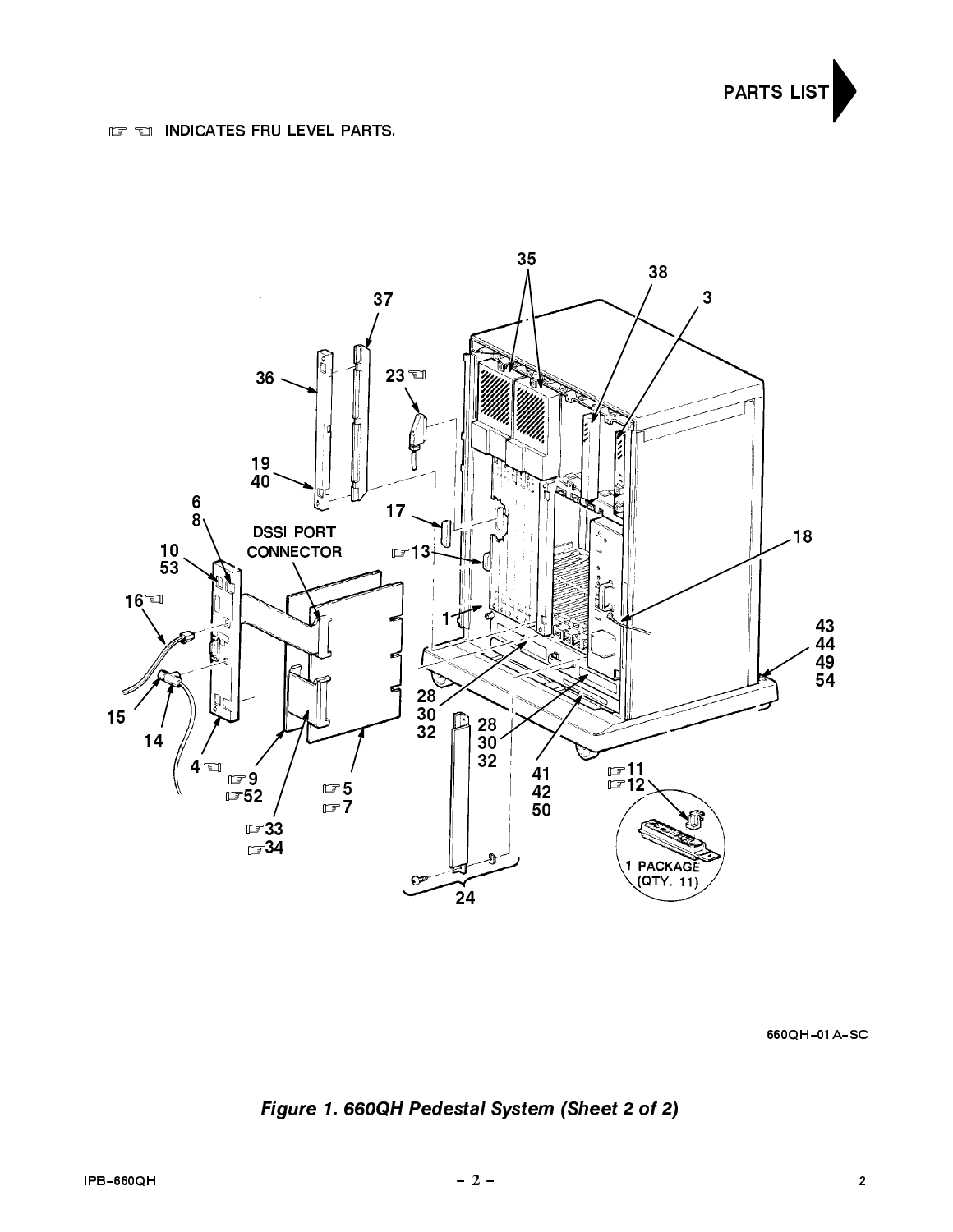| <b>FIG.&amp;</b><br><b>ITEM</b><br>NO. | <b>DESCRIPTION</b>                                                                          | F.<br><b>DEC</b><br>PART NO. | <b>ECO</b><br><b>CUT-IN</b><br>660QH<br>00000 | <b>USED</b><br>ON<br><b>CODE</b> | <b>REF</b><br><b>FIG</b><br>NO. |
|----------------------------------------|---------------------------------------------------------------------------------------------|------------------------------|-----------------------------------------------|----------------------------------|---------------------------------|
| $1 -$                                  | <b>660QH PEDESTAL SYSTEM</b>                                                                |                              |                                               |                                  |                                 |
|                                        |                                                                                             |                              |                                               |                                  |                                 |
|                                        | Code A - Used on 660QH-A9 120/240V                                                          | 660QH-A9                     |                                               | A                                |                                 |
|                                        | (w/o Skins) 16MB Timeshare<br>Code B - Used on 660QH-B9 120/240V (w/Skins) 660QH-B9         |                              |                                               | в                                |                                 |
|                                        | 16MB Timeshare                                                                              |                              |                                               |                                  |                                 |
|                                        | Code C - Used on 660QH-C9 120/240V                                                          | 660QH-C9                     |                                               | C                                |                                 |
|                                        | (w/o Skins) 16MB Server                                                                     |                              |                                               |                                  |                                 |
|                                        | Code D - Used on 660QH-D9 120/240V (w/Skins)<br>16MB Server                                 | 660QH-D9                     |                                               | D                                |                                 |
|                                        | Code E - Used on 660QH-E9 120/240V                                                          | 660QH-E9                     | 00005                                         | E.                               |                                 |
|                                        | (w/o Skins) 32MB Timeshare (added)                                                          |                              |                                               |                                  |                                 |
|                                        | Code F - Used on 660QH-F9 120/240V (w/Skins)                                                | 660QH-F9                     | 00005                                         | F                                |                                 |
|                                        | 32MB Timeshare (added)                                                                      |                              |                                               |                                  |                                 |
| 1                                      | *Chassis Assembly, BA430 (See IPB Manual                                                    | 70-27437-01                  |                                               | <b>ACE</b>                       |                                 |
|                                        | <b>EK-440AB-IP)</b>                                                                         |                              |                                               |                                  |                                 |
| $\overline{2}$                         | *Chassis Assembly, BA430 (See IPB Manual<br>EK-440AB-IP)                                    | 70-27437-02                  |                                               | <b>BDF</b>                       |                                 |
| $\mathbf{3}$                           | *Control Assembly, System (See IPB Manual<br><b>EK-440AB-IP)</b>                            | 70-27044-01                  |                                               |                                  |                                 |
| 4<br>$\Box$                            | *BULKHEAD ASSEMBLY, H3602 CONSOLE                                                           | 70-25775-01                  | 00004                                         |                                  | $\overline{2}$                  |
| 5<br>$\Box$                            | *Module, MicroVAX CPU (Time Share)                                                          | M7626-AA                     |                                               | <b>ABEF</b>                      |                                 |
| 6                                      | *Label, "Module Number M7626-AA"                                                            | 36-26883-A6                  |                                               | <b>AB</b>                        |                                 |
| $\mathbb{F}$ 7                         | *Module, MicroVAX CPU (Server)                                                              | M7626-BA                     |                                               | <b>CD</b>                        |                                 |
| 8                                      | *Label, "Module Number M7626-BA"                                                            | $36 - 26883 - A7$            |                                               | <b>CD</b>                        |                                 |
| $\Box$ 9                               | *Module, 16MB RAM Memory                                                                    | <b>MS650-BA</b>              |                                               |                                  |                                 |
| 10                                     | *Label, "Module Number MS650-BA"                                                            | $36 - 26883 - 43$            |                                               | <b>ABCD</b>                      |                                 |
| $\sqrt{3}$ 11                          | *Encoder Set, Lens (DSSI Unit ID Plug)                                                      | 12-28766-19                  |                                               | <b>ABCD</b>                      |                                 |
| $\sqrt{3}$ 12                          | *Encoder Set, Lens (SCSI Unit ID Plug) (deleted)                                            | 12-28766-28                  | 00004                                         |                                  |                                 |
| $\sqrt{3}$<br>14                       | *Connector, DSSI Terminator<br>*Tee, BNC Coaxial                                            | 12-29258-01<br>12-25869-01   |                                               |                                  |                                 |
| 15                                     | *Connector, BNC Coaxial                                                                     | 12-26318-01                  |                                               |                                  |                                 |
| $\sqrt{3}$ 16                          | *Cable Assembly, 06 Conductor                                                               | 17-01364-02                  |                                               |                                  |                                 |
| 17                                     | *Cover, 50-Pin IDC Connector                                                                | 12-33377-01                  |                                               |                                  |                                 |
| 18                                     | *Strap, Ground w/Label                                                                      | 12-13756-A8                  |                                               |                                  |                                 |
| 19                                     | *Label, "BA2XX Rev" (Sheeted)                                                               | 36-29164-07                  |                                               |                                  |                                 |
| 20                                     | *Label, "S-Box Module Utilization" (Not Shown)                                              | 36-27923-01                  | 00004                                         |                                  |                                 |
|                                        | (deleted)                                                                                   |                              |                                               |                                  |                                 |
| 21                                     | *Documentation, VAX 4000 Installation Checklist<br>(Not Shown)                              | <b>EK-V400H-IN</b>           | 00003                                         |                                  |                                 |
| 22                                     | *Label, "VAX 4000 FTZ Postcard" (Not Shown)<br>(deleted)                                    | 36-30422-52                  | 00002                                         |                                  |                                 |
| $\sqrt{3}$                             | *Cable Assembly, 50 Conductor Molded Shielded 17-02659-03<br>(BC06P-2F) (2.5 Ft.) (deleted) |                              | 00004                                         |                                  |                                 |
| 24                                     | *Bulkhead Assembly, Blank                                                                   | 70-28083-02                  |                                               |                                  |                                 |
|                                        |                                                                                             |                              |                                               |                                  |                                 |
|                                        |                                                                                             |                              |                                               |                                  |                                 |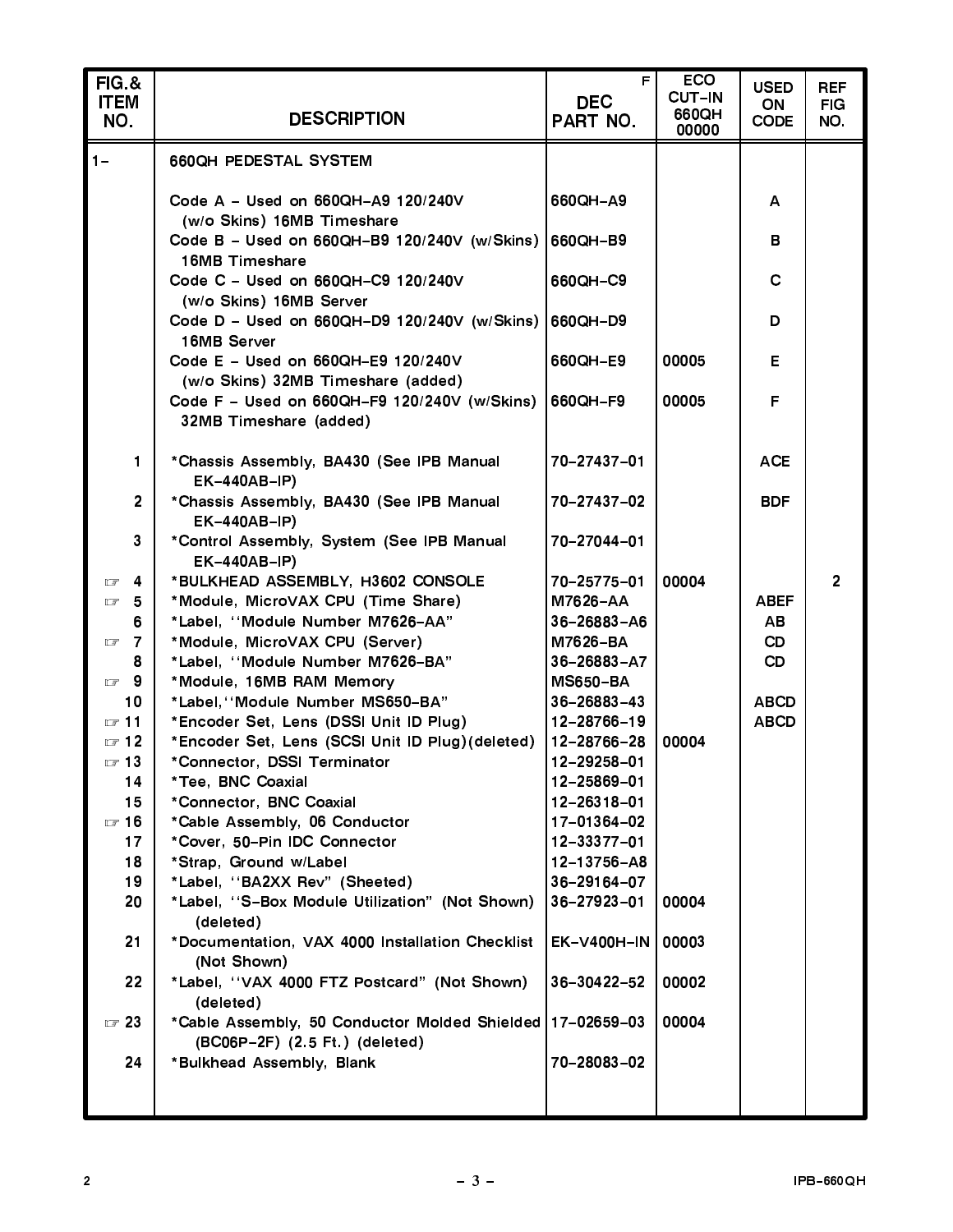| <b>FIG.&amp;</b><br><b>ITEM</b><br>NO. | <b>DESCRIPTION</b>                                                           | F.<br><b>DEC</b><br>PART NO. | <b>ECO</b><br><b>CUT-IN</b><br>660QH<br>00000 | <b>USED</b><br>ON<br><b>CODE</b> | <b>REF</b><br><b>FIG</b><br>NO. |
|----------------------------------------|------------------------------------------------------------------------------|------------------------------|-----------------------------------------------|----------------------------------|---------------------------------|
| $1 -$<br>25                            | *Bag, 2 Mil Thick, Clear Poly Reclose                                        | 99-06557-30                  |                                               |                                  |                                 |
| 26                                     | (Not Shown)<br>*Strip, Color                                                 | 74-40914-01                  |                                               | <b>BDF</b>                       |                                 |
| 27                                     | *Medallion, Model VAX 4000-200                                               | 74-40913-04                  |                                               | BF.                              |                                 |
| 28                                     | *Label, "Logo/Model VAX 4000-200"                                            | $36 - 33152 - 03$            |                                               | <b>ABEF</b>                      |                                 |
| 29                                     | *Medallion, Model rtVAX 4000-200                                             | 74-40913-05                  |                                               | D                                |                                 |
| 30                                     | *Label, "Logo/Model rtVAX 4000-200"                                          | 36-33152-04                  |                                               | <b>CD</b>                        |                                 |
| 31                                     | *Medallion, VAXserver 4000-200                                               | 74-40913-06                  |                                               | D.                               |                                 |
| 32                                     | *Label, "Logo/Model VAXserver 4000-200"                                      | 36-33152-06                  |                                               | <b>CD</b>                        |                                 |
| $\square$ 33                           | *Cable Assembly, 50 Conductor Flat (1-2 Mem)                                 | 17-01898-01                  |                                               |                                  |                                 |
| $\square$ 34                           | *Cable Assembly, 50 Conductor Flat (4 Mem)                                   | 17-01898-03                  |                                               |                                  |                                 |
| 35                                     | *Bezel Assembly, Disk Drive                                                  | 70-27049-02                  |                                               |                                  |                                 |
| 36                                     | *Bulkhead Assembly, Front                                                    | 70-23981-01                  |                                               |                                  |                                 |
| 37                                     | *Panel Assembly, Gap Filler                                                  | 70-24071-01                  |                                               |                                  |                                 |
| 38                                     | *Bezel Assembly, Filler                                                      | 70-27414-01                  |                                               |                                  |                                 |
| 39                                     | *Power Cord, 120V 10A (2.5M) (BN20A-2E)                                      | 17-00083-43                  |                                               |                                  |                                 |
|                                        | (US/Japan/Canada) (Not Shown) (See Note)                                     |                              |                                               |                                  |                                 |
| 40                                     | *Label, "BA2XX Rev" (Rolled)                                                 | 36-29163-07                  |                                               |                                  |                                 |
| 41                                     | *Label, "Serial/Model BA440, US"                                             | 36-32668-01                  |                                               |                                  |                                 |
| 42                                     | *Label, "Serial/Model BA440, UK"                                             | 36-32668-02                  |                                               |                                  |                                 |
| 43                                     | *Label, Pedestal, BA400 Series, US"                                          | 36-32667-05                  |                                               | <b>BDF</b>                       |                                 |
| 44                                     | *Label, Pedestal, BA400 Series, UK"                                          | 36-32667-06                  |                                               | <b>BDF</b>                       |                                 |
| 45                                     | *Package Assembly (Not Shown)                                                | 37-01072-07                  |                                               | <b>BDF</b>                       |                                 |
| 46                                     | *Package Assembly (Not Shown)                                                | 37-01072-08                  |                                               | <b>ACE</b>                       |                                 |
| 47                                     | *Label, "Attention Preinstalled Software" (added) 36-28979-01<br>(Not Shown) |                              | 00004                                         |                                  |                                 |
| 48                                     | *Module, QBUS Grant Continuity Kit (added)<br>(Not Shown)                    | <b>M9047-SA</b>              | 00004                                         |                                  |                                 |
| 49                                     | *Label, "Pedestal, BA400 Series, KA660" (added)                              | 36-32667-16                  | 00004                                         | <b>BDF</b>                       |                                 |
| 50                                     | *Label, "Serial/Model BA440, Made in Canada"<br>(added)                      | 36-32668-03                  | 00004                                         |                                  |                                 |
| 51                                     | *Cap, Protector DSSI Port (added) (Not Shown)                                | 12-33902-01                  | 00002                                         |                                  |                                 |
| 52                                     | *Module, 32MB RAM Memory (added)                                             | <b>MS650-BC</b>              | 00005                                         |                                  |                                 |
| 53                                     | *Label, "Module Number MS650-BC" (added)                                     | 36-26883-C5                  | 00005                                         |                                  |                                 |
| 54                                     | *Label, "Japan PTT" (added)                                                  | 36-33180-18                  | 00005                                         |                                  |                                 |
|                                        | FRU's (Not Shown)                                                            |                              |                                               |                                  |                                 |
| 口                                      | *Backplane Assembly                                                          | 54-20181-01                  |                                               |                                  |                                 |
| G                                      | *Power Supply Assembly                                                       | H7874-00                     |                                               |                                  |                                 |
|                                        |                                                                              |                              |                                               |                                  |                                 |
|                                        | NOTE: Reference Index For 240V Power Cords.                                  |                              |                                               |                                  |                                 |
|                                        |                                                                              |                              |                                               |                                  |                                 |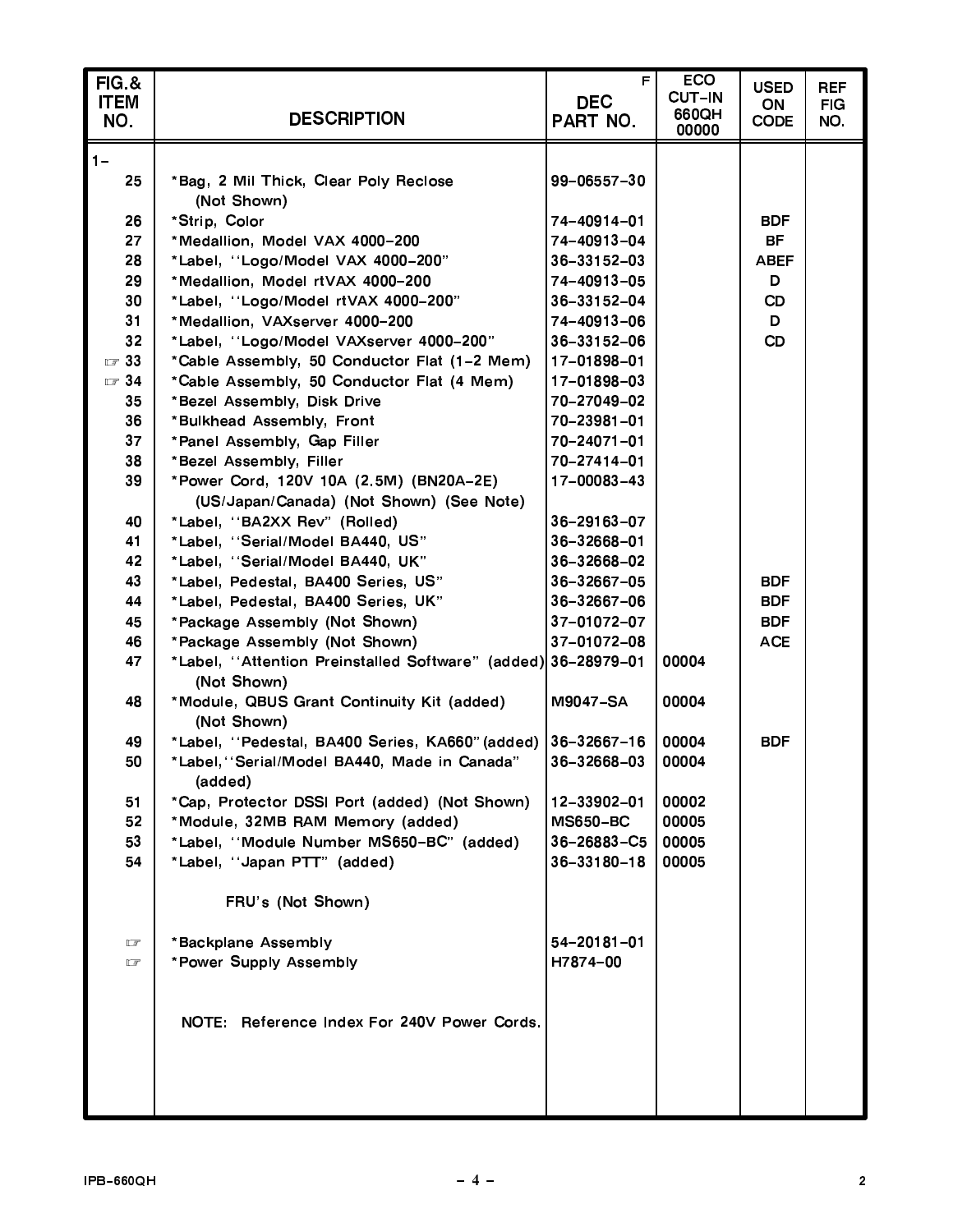

# **IF EI INDICATES FRU LEVEL PARTS.**



660QH-02-SC

Figure 2. Bulkhead Assembly, H3602 Module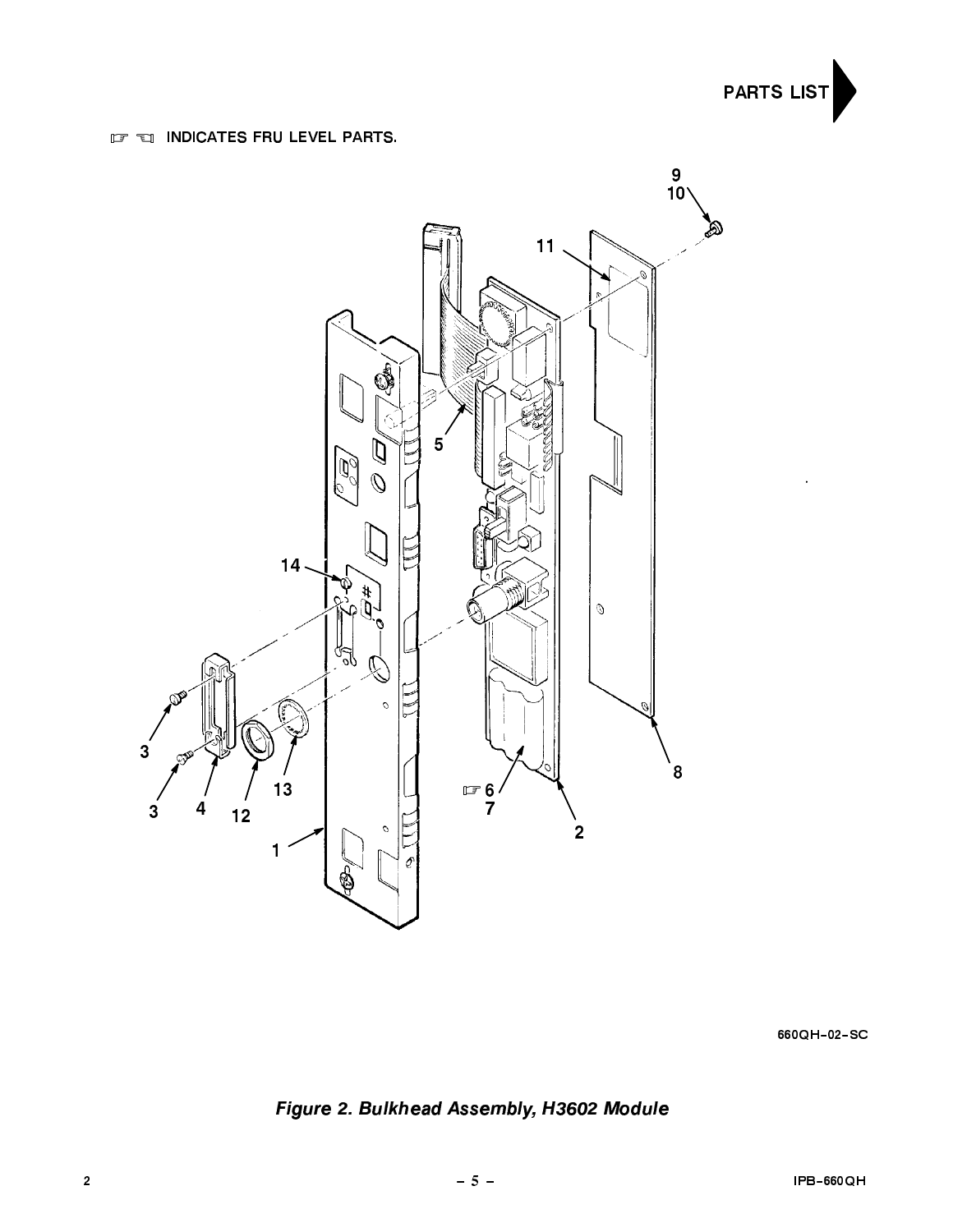| FIG.&<br><b>ITEM</b><br>NO. | <b>DESCRIPTION</b>                                              | K<br><b>DEC</b><br>PART NO. | <b>ECO</b><br><b>CUT-IN</b><br>70-25775<br>00006 | <b>USED</b><br>ON<br><b>CODE</b> | <b>REF</b><br><b>FIG</b><br>NO. |
|-----------------------------|-----------------------------------------------------------------|-----------------------------|--------------------------------------------------|----------------------------------|---------------------------------|
| $2-$<br>口                   | BULKHEAD ASSEMBLY, H3602 MODULE                                 | 70-25775-01                 | 00008                                            |                                  | $\mathbf{1}$                    |
|                             |                                                                 |                             |                                                  |                                  |                                 |
| 1                           | *Bulkhead Assembly, Front Dual                                  | 70-23982-14                 |                                                  |                                  |                                 |
| $\overline{2}$              | *Module, SLU Console                                            | 54-17381-03                 |                                                  |                                  |                                 |
| 3                           | *Latch Assembly, 2 Piece Slide w/Hardware                       | 12-18489-04                 |                                                  |                                  |                                 |
| 4                           | *Latch Assembly, 15-Pin Slide w/o Hardware                      | 12-18489-03                 |                                                  |                                  |                                 |
| 5                           | *Cable Assembly, 40 Conductor Flat                              | 17-01032-03                 |                                                  |                                  |                                 |
| 6<br>ロ                      | *Battery, 3 Cell 3.75V .18ma Nicad<br>(-01 Replacement For -00) | 12-19245-01                 |                                                  |                                  |                                 |
| 7                           | *Tape, Velcro <sup>®</sup>                                      | 12-26595-02                 | 00008                                            |                                  |                                 |
| 8                           | *Insulator, Shield                                              | 74-37167-02                 |                                                  |                                  |                                 |
| 9                           | *Screw, Self-Tap Truss Hd No. 6 x 5/16                          | $90 - 00063 - 78$           |                                                  |                                  |                                 |
| 10 <sub>1</sub>             | *Washer, Flat (deleted)                                         | 90-06659-00                 | 00008                                            |                                  |                                 |
| 11                          | *Label, "Baud Select"                                           | 36-26584-01                 |                                                  |                                  |                                 |
| 12 <sup>°</sup>             | *Nut, Hex No. 1/2-28                                            | 90-10563-01                 |                                                  |                                  |                                 |
| 13                          | *Washer, Internal Tooth Lock No. 6 (Bronze)                     | 90-00037-05                 |                                                  |                                  |                                 |
| 14                          | *Screw, Self-Tap Truss Hd No. 4-40 x 5/16                       | $90 - 00063 - 02$           |                                                  |                                  |                                 |
|                             | <b>ITEM (Not Shown)</b>                                         |                             |                                                  |                                  |                                 |
|                             | *Package Assembly                                               | 37-00983-12                 |                                                  |                                  |                                 |
|                             |                                                                 |                             |                                                  |                                  |                                 |
|                             |                                                                 |                             |                                                  |                                  |                                 |
|                             |                                                                 |                             |                                                  |                                  |                                 |
|                             |                                                                 |                             |                                                  |                                  |                                 |
|                             |                                                                 |                             |                                                  |                                  |                                 |
|                             |                                                                 |                             |                                                  |                                  |                                 |
|                             |                                                                 |                             |                                                  |                                  |                                 |
|                             |                                                                 |                             |                                                  |                                  |                                 |
|                             |                                                                 |                             |                                                  |                                  |                                 |
|                             |                                                                 |                             |                                                  |                                  |                                 |
|                             |                                                                 |                             |                                                  |                                  |                                 |
|                             |                                                                 |                             |                                                  |                                  |                                 |
|                             |                                                                 |                             |                                                  |                                  |                                 |
|                             |                                                                 |                             |                                                  |                                  |                                 |
|                             |                                                                 |                             |                                                  |                                  |                                 |
|                             |                                                                 |                             |                                                  |                                  |                                 |
|                             |                                                                 |                             |                                                  |                                  |                                 |
|                             |                                                                 |                             |                                                  |                                  |                                 |
|                             |                                                                 |                             |                                                  |                                  |                                 |
|                             |                                                                 |                             |                                                  |                                  |                                 |
|                             |                                                                 |                             |                                                  |                                  |                                 |
|                             |                                                                 |                             |                                                  |                                  |                                 |
|                             |                                                                 |                             |                                                  |                                  | $\Omega$                        |
|                             |                                                                 |                             |                                                  |                                  |                                 |
|                             |                                                                 |                             |                                                  |                                  |                                 |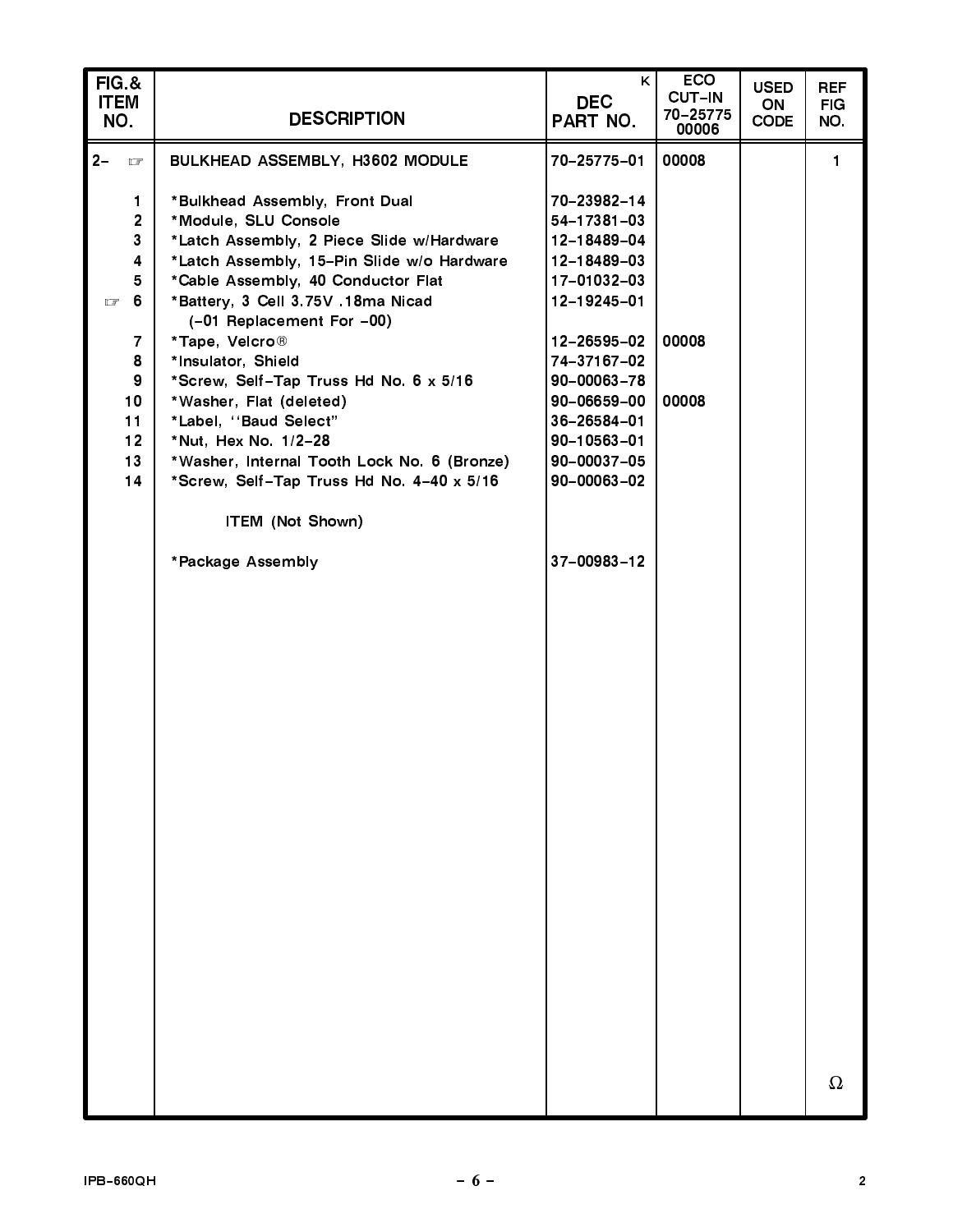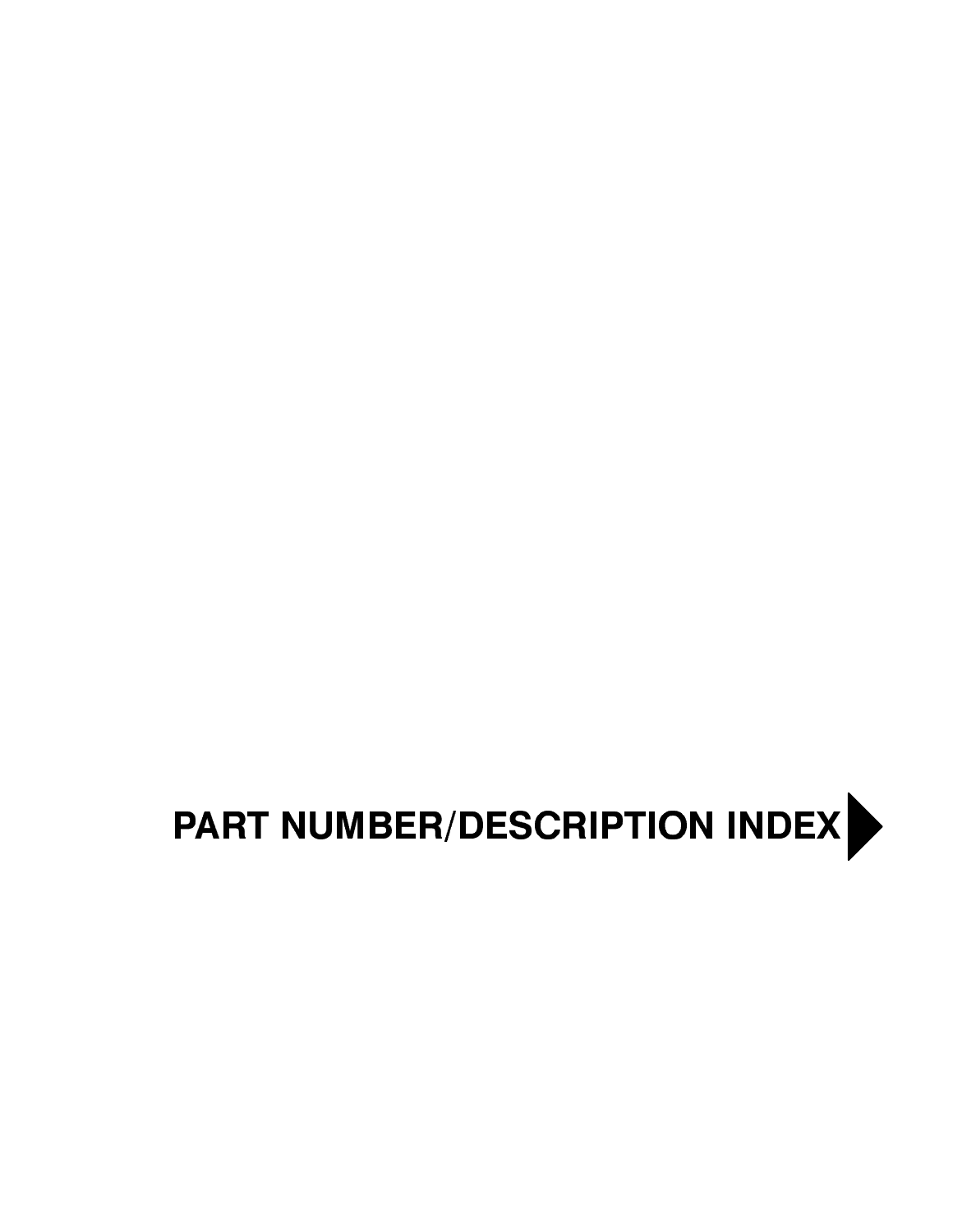# INDEX BY DEC PART NUMBER<br>660QH PEDESTAL SYSTEM

|                   |                                                                                            | <b>FIG</b>              | <b>ITEM</b>      |
|-------------------|--------------------------------------------------------------------------------------------|-------------------------|------------------|
| <b>PART NO.</b>   | <b>DESCRIPTION</b>                                                                         | NO.                     | NO.              |
| 12-13756-A8       | Strap, Ground w/Label                                                                      | $\mathbf 1$             | 18               |
| 12-18489-03       | Latch Assembly, 15-Pin Slide w/o Hardware                                                  | 2                       | 4                |
| 12-18489-04       | Latch Assembly, 2 Piece Slide w/Hardware                                                   | $\overline{2}$          | $\mathbf{3}$     |
| 12-19245-01       | Battery, 3 Cell 3.75V .18ma Nicad                                                          | $\overline{2}$          | 6                |
|                   | (-01 Replacement For -00)                                                                  |                         |                  |
| 12-25869-01       | Tee, BNC Coaxial                                                                           | 1                       | 14               |
| 12-26318-01       | <b>Connector, BNC Coaxial</b>                                                              | 1                       | 15               |
| 12-26595-02       | Tape, Velcro®                                                                              | $\overline{c}$          | $\overline{7}$   |
| 12-28766-19       | Encoder Set, Lens (DSSI Unit ID Plug)                                                      | 1                       | 11               |
| 12-28766-28       | Encoder Set, Lens (SCSI Unit ID Plug) (deleted)                                            | 1                       | 12               |
| 12-29258-01       | Connector, DSSI Terminator                                                                 | 1                       | 13               |
| 12-33377-01       | Cover, 50-Pin IDC Connector                                                                | 1                       | 17               |
| 12-33902-01       | Cap, Protector DSSI Port (added)                                                           | 1                       | Not Shown        |
|                   |                                                                                            |                         |                  |
| 17-00083-43       | Power Cord, 120V 10A (2.5M) (BN20A-2E)<br>(US/Japan/Canada) (Not Shown)                    | 1.                      | 39               |
| 17-00083-44       | Power Cord, 240V 10A (2.5M) (BN20B-2E)                                                     | 1                       | <b>Not Shown</b> |
|                   | (US/Japan/Canada)                                                                          |                         |                  |
| 17-00198-11       | Power Cord, 240V 10A (2.5M) (BN22C-2E)                                                     | 1.                      | Not Shown        |
|                   | (Australia/New Zealand)                                                                    |                         |                  |
| 17-00199-16       | Power Cord, 240V 10A (2.5M) (BN22D-2E)                                                     | $\mathbf 1$             | <b>Not Shown</b> |
| 17-00209-13       | (Central Europe)<br>Power Cord, 240V 10A (2.5M) (BN22E-2E)                                 | $\mathbf{1}$            | <b>Not Shown</b> |
|                   | (UK/Ireland)                                                                               |                         |                  |
| $17 - 00210 - 10$ | Power Cord, 240V 10A (2.5M) (BN22F-2E)                                                     | $\mathbf{1}$            | <b>Not Shown</b> |
|                   | (Switzerland)                                                                              |                         |                  |
| 17-00310-10       | Power Cord, 240V 10A (2.5M) (BN22H-2E)                                                     | 1.                      | <b>Not Shown</b> |
|                   | (Denmark)                                                                                  |                         |                  |
| 17-00364-13       | Power Cord, 240V 10A (2.5M) (BN22J-2E)<br>$($ Italy $)$                                    | $\mathbf{1}$            | <b>Not Shown</b> |
| 17-00456-13       | Power Cord, 240V 10A (2.5M) (BN22K-2E)                                                     | 1.                      | <b>Not Shown</b> |
|                   | (India/S. Africa)                                                                          |                         |                  |
| 17-00457-13       | Power Cord, 240V 10A (2.5M) (BN22L-2E)                                                     | 1                       | Not Shown        |
|                   | (Israel)                                                                                   |                         |                  |
| 17-01032-03       | Cable Assembly, 40 Connector Flat                                                          | 2                       | 5                |
| 17-01364-02       | Cable Assembly, 06 Conductor                                                               | 1                       | 16               |
|                   |                                                                                            |                         | 33               |
| 17-01898-01       | Cable Assembly, 50 Conductor Flat (1-2 Mem.)<br>Cable Assembly, 50 Conductor Flat (4 Mem.) | 1<br>1                  |                  |
| 17-01898-03       |                                                                                            |                         | 34               |
| $17 - 02659 - 03$ | Cable Assembly, 50 Conductor Molded Shielded<br>(BC06P-2F) (2.5 Ft.)                       | 1                       | 23               |
|                   |                                                                                            |                         |                  |
| 36-26584-01       | Label, "Baud Select"                                                                       | 2                       | 11               |
| $36 - 26883 - 43$ | Label, "Module Number MS650-BA"                                                            | 1                       | 10               |
| 36-26883-A6       | Label, "Module Number M7626-AA"                                                            | 1                       | 6                |
| $36 - 26883 - A7$ | Label, "Module Number M7626-BA"                                                            | 1                       | 8                |
| 36-26883-C5       | Label, "Module Number MS650-BC" (added)                                                    | 1                       | 53               |
| $36 - 27923 - 01$ | Label, "S-Box Module Utilization" (deleted)                                                | 1                       | 20               |
| $36 - 28231 - 08$ | Label, "Direct Thermal"                                                                    | $\overline{\mathbf{c}}$ | Not Shown        |
| 36-28979-01       | Label, "Attention Preinstalled Software" (added)                                           | 1                       | Not Shown        |
|                   |                                                                                            |                         |                  |
| 36-29163-07       | Label, "BA2XX Rev" (Rolled)                                                                | 1                       | 40               |
| 36-29164-07       | Label, "BA2XX Rev" (Sheeted)                                                               | 1                       | 19               |
| 36-30422-52       | Label, "VAX 4000 FTZ Postcard" (Not Shown)                                                 | 1                       | 22               |
| 36-32667-05       | Label, "Pedestal, BA400 Series, US"                                                        | 1                       | 43               |
| 36-32667-06       | Label, "Pedestal, BA400 Series, UK"                                                        | 1                       | 44               |
| 36-33180-18       | Label, "Japan PTT" (added)                                                                 | 1                       | 54               |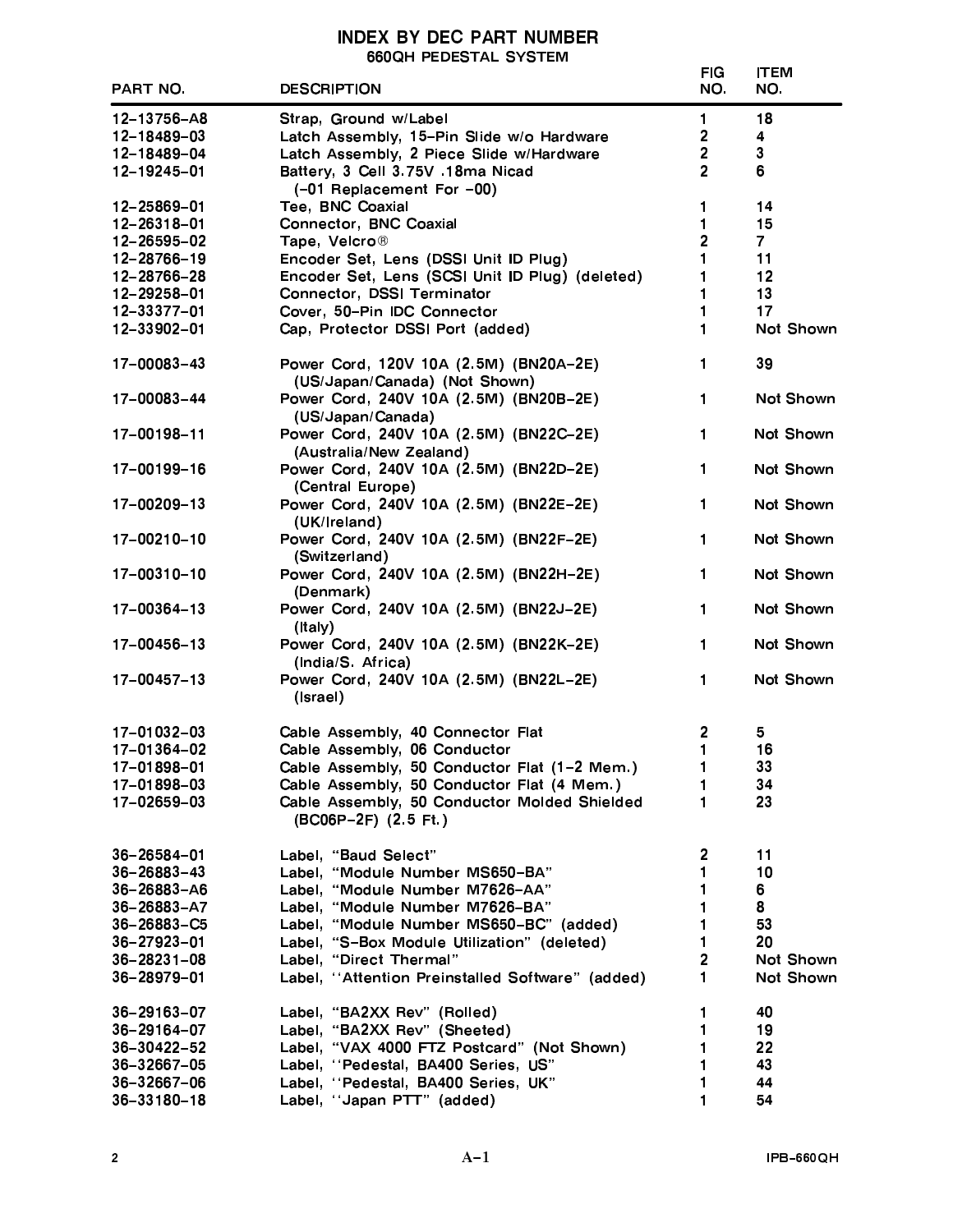# **INDEX BY DEC PART NUMBER 660QH PEDESTAL SYSTEM**

| PART NO.          | <b>DESCRIPTION</b>                                    | <b>FIG</b><br>NO. | <b>ITEM</b><br>NO. |
|-------------------|-------------------------------------------------------|-------------------|--------------------|
| 36-32667-16       | Label, "Pedestal, BA400, Series, KA660" (added)       | 1                 | 49                 |
| 36-32668-01       | Label, "Serial/Model BA440, US"                       | 1                 | 41                 |
| 36-32668-02       | Label, "Serial/Model BA440, UK"                       | 1                 | 42                 |
| 36-32668-03       | Label, "Serial/Model BA440, Made in Canada" (added) 1 |                   | 50                 |
| $36 - 33152 - 03$ | Label, "Logo/Model VAX 4000-200"                      |                   | 28                 |
| 36-33152-04       | Label, "Logo/Model rtVAX 4000-200"                    | 1                 | 30                 |
| 36-33152-06       |                                                       | 1                 | 32                 |
|                   | Label, "Logo/Model VAXserver 4000-200"                |                   |                    |
| 37-00983-12       | Package Assembly                                      | $\overline{2}$    | Not Shown          |
| 37-01072-07       | Package Assembly (Not Shown)                          | 1                 | 45                 |
| 37-01072-08       | Package Assembly (Not Shown)                          | 1                 | 46                 |
| 54-17381-03       | Module, SLU Console                                   | 2                 | $\overline{2}$     |
| $54 - 20181 - 01$ | <b>Backplane Assembly</b>                             | 1                 | Not Shown          |
| 660QH-A9          | 660QH-A9 120/240V (w/o Skins) 16MB Timeshare          | 1                 | N/A                |
| 660QH-B9          | 660QH-B9 120/240V (w/Skins) 16MB Timeshare            | 1                 | N/A                |
| 660QH-C9          | 660QH-C9 120/240V (w/o Skins) 16MB Server             | 1                 | N/A                |
| 660QH-D9          | 660QH-D9 120/240V (w/Skins) 16MB Server               | 1                 | N/A                |
| 660QH-E9          | 660QH-E9 120/240V (w/o Skins)32MB Timeshare           | 1                 | N/A                |
|                   | (added)                                               |                   |                    |
| 660QH-F9          | 660QH-F9 120/240V (w/Skins)32MB Timeshare (added) 1   |                   | N/A                |
| 70-23981-01       | <b>Bulkhead Assembly, Front</b>                       | 1                 | 36                 |
| 70-23982-14       | <b>Bulkhead Assembly, Front Dual</b>                  | 2                 | $\mathbf 1$        |
| 70-24071-01       | Panel Assembly, Gap Filler                            | 1                 | 37                 |
| 70-25775-01       | BULKHEAD ASSEMBLY, H3602 MODULE                       | 2                 | N/A                |
| 70-25775-01       | BULKHEAD ASSEMBLY, H3602 CONSOLE                      | 1                 | 4                  |
| 70-27044-01       | Control Assembly, System                              | 1                 | 3                  |
| 70-27049-02       | Bezel Assembly, Disk Drive                            | 1                 | 35                 |
| 70-27414-01       | Bezel Assembly, Filler                                | 1                 | 38                 |
| 70-27437-01       | Chassis Assembly, BA430                               | 1                 | $\blacksquare$     |
| 70-27437-02       | Chassis Assembly, BA430                               | 1                 | $\overline{2}$     |
| 70-28083-02       | <b>Bulkhead Assembly, Blank</b>                       | 1                 | 24                 |
|                   |                                                       |                   |                    |
| 74-37167-02       | Insulator, Shield                                     | 2                 | 8                  |
| 74-40913-04       | Medallion, Model VAX 4000-200                         | 1                 | 27                 |
| 74-40913-05       | Medallion, Model rtVAX 4000-200                       | 1                 | 29                 |
| 74-40913-06       | Medallion, VAXserver 4000-200                         | 1                 | 31                 |
| 74-40914-01       | Strip, Color                                          | 1                 | 26                 |
| 90-00037-05       | Washer, Internal Tooth Lock No. 6 (Bronze)            | 2                 | 13                 |
| $90 - 00063 - 02$ | Screw, Self-Tap Truss Hd No. 4-40 x 5/16              | 2                 | 14                 |
| $90 - 00063 - 78$ | Screw, Self-Tap Truss Hd No. 6 x 5/16                 | $\overline{2}$    | 9                  |
| 90-06659-00       | Washer, Flat (deleted)                                | $\overline{2}$    | 10                 |
| $90 - 10563 - 01$ | Nut, Hex No. 1/2-28                                   | $\overline{2}$    | 12                 |
| 99-06557-30       | Bag, 2 Mil Thick, Clear Poly Reclose (Not Shown)      | 1                 | 25                 |
| EK-V4000-IN       | Documentation, VAX 4000 Installation Checklist        | 1                 | Not Shown          |
| H7874-00          | <b>Power Supply Assembly</b>                          | 1                 | Not Shown          |
| M7626-AA          | Module, MicroVAX CPU (Time Share)                     | 1                 | 5                  |
| M7626-BA          | Module, MicroVAX CPU (Server)                         | 1                 | $\overline{7}$     |
| M9047-SA          | Module, QBUS Grant Continuity Kit (added)             | 1                 | Not Shown          |
| <b>MS650-BA</b>   | Module, 16MB RAM Memory                               | 1                 | 9                  |
| <b>MS650-BC</b>   | Module, 32MB RAM Memory                               | 1                 | 52                 |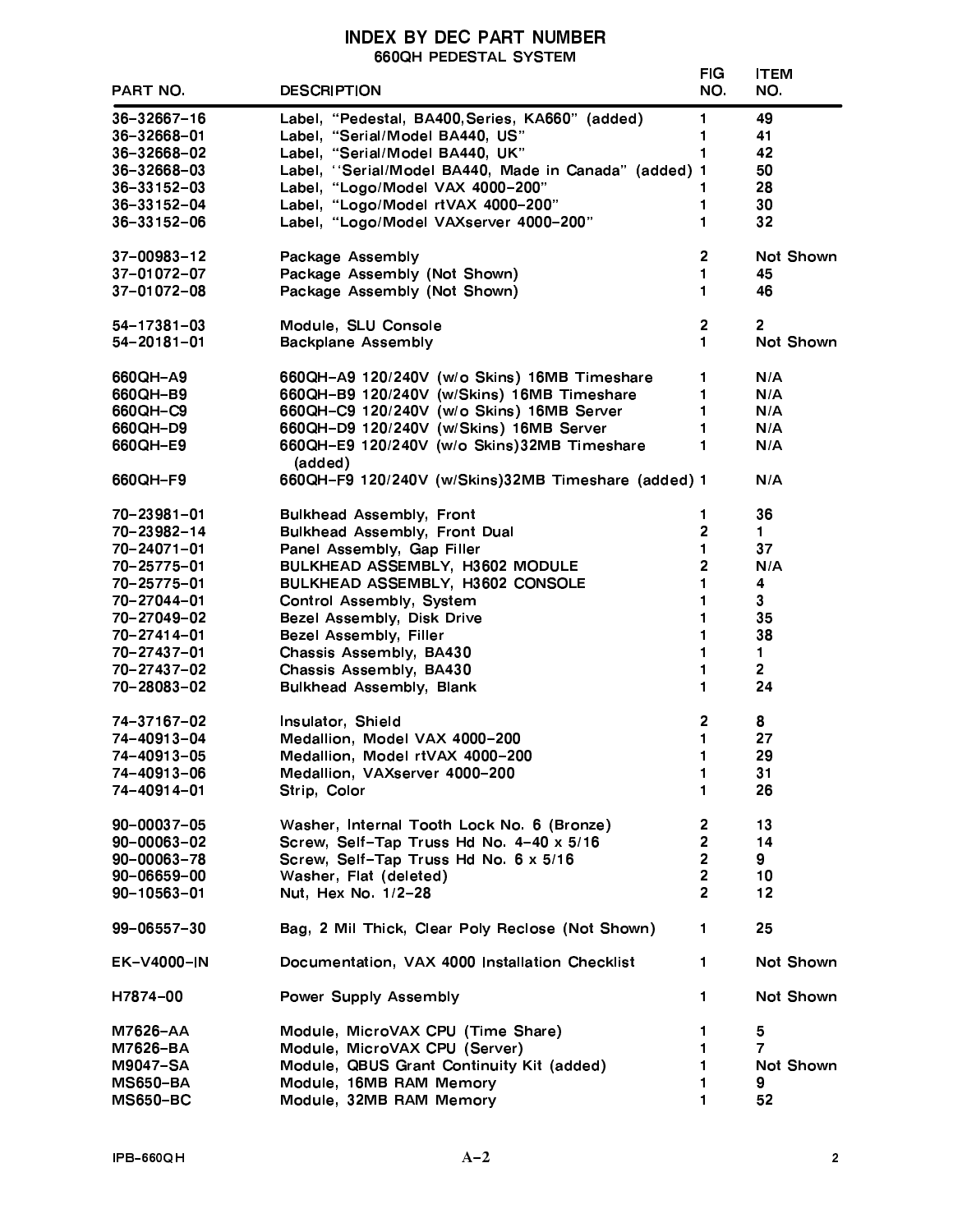# - 
 660QH PEDESTAL SYSTEM

|                                                               | <b>DEC</b>        | FIG.                    | <b>ITEM</b>    |
|---------------------------------------------------------------|-------------------|-------------------------|----------------|
| <b>DESCRIPTION</b>                                            | <b>PART NO.</b>   | NO.                     | NO.            |
|                                                               |                   |                         |                |
| <b>660QH PEDESTAL SYSTEM</b>                                  | N/A               | $\blacksquare$          | N/A            |
| 660QH-A9 120/240V (w/o Skins) 16MB Timeshare                  | 660QH-A9          | 1                       | N/A            |
| 660QH-B9 120/240V (w/Skins) 16MB Timeshare                    | 660QH-B9          | $\mathbf 1$             | N/A            |
| 660QH-C9 120/240V (w/o Skins) 16MB Server                     | 660QH-C9          | $\mathbf 1$             | N/A            |
| 660QH-D9 120/240V (w/Skins) 16MB Server                       | 660QH-D9          | $\mathbf 1$             | N/A            |
| 660QH-E9 120/240V (w/o Skins) 32MB Timeshare (added) 660QH-E9 |                   | $\mathbf 1$             | N/A            |
|                                                               |                   | $\mathbf 1$             | N/A            |
| 660QH-F9 120/240V (w/Skins) 32MB Timeshare (added)            | 660QH-F9          |                         |                |
|                                                               |                   |                         |                |
| <b>Backplane Assembly</b>                                     | 54-20181-01       | $\mathbf 1$             | Not Shown      |
| Bag, 2 Mil Thick, Clear Poly Reclose (Not Shown)              | 99-06557-30       | $\mathbf{1}$            | 25             |
| Battery, 3 Cell 3.75V .18ma Nicad                             | 12-19245-01       | $\overline{2}$          | 6              |
| (-01 Replacement For -00)                                     |                   |                         |                |
| Bezel Assembly, Disk Drive                                    | 70-27049-02       | 1                       | 35             |
| Bezel Assembly, Filler                                        | 70-27414-01       | 1                       | 38             |
| <b>Bulkhead Assembly, Blank</b>                               | 70-28083-02       | 1                       | 24             |
|                                                               |                   |                         |                |
| <b>Bulkhead Assembly, Front</b>                               | 70-23981-01       | $\mathbf{1}$            | 36             |
| <b>Bulkhead Assembly, Front Dual</b>                          | 70-23982-14       | $\overline{\mathbf{2}}$ | $\mathbf 1$    |
| BULKHEAD ASSEMBLY, H3602 CONSOLE                              | 70-25775-01       | 1                       | 4              |
| BULKHEAD ASSEMBLY, H3602 MODULE                               | 70-25775-01       | $\overline{2}$          | N/A            |
|                                                               |                   |                         |                |
| Cable Assembly, 06 Conductor                                  | 17-01364-02       | 1                       | 16             |
| Cable Assembly, 40 Conductor Flat                             | 17-01032-03       | $\overline{2}$          | 5              |
|                                                               |                   |                         |                |
| Cable Assembly, 50 Conductor Flat (1-2 Mem.)                  | 17-01898-01       | $\mathbf 1$             | 33             |
| Cable Assembly, 50 Conductor Flat (4 Mem.)                    | 17-01898-03       | $\mathbf 1$             | 34             |
| Cable Assembly, 50 Conductor Molded Shielded                  | 17-02659-03       | $\mathbf 1$             | 23             |
| (BC06P-2F) (2.5 Ft.)                                          |                   |                         |                |
| Cap, Protector DSSI Port (added)                              | 12-33902-01       | $\mathbf 1$             | Not Shown      |
| Chassis Assembly, BA430                                       | 70-27437-02       | 1                       | $\overline{2}$ |
| Chassis Assembly, BA430                                       | 70-27437-01       | $\mathbf 1$             | 1              |
| Connector, BNC Coaxial                                        | 12-26318-01       | 1                       | 15             |
|                                                               |                   | $\blacksquare$          | 13             |
| Connector, DSSI Terminator                                    | 12-29258-01       |                         |                |
| Control Assembly, System                                      | 70-27044-01       | 1                       | 3 <sup>1</sup> |
| Cover, 50-Pin IDC Connector                                   | 12-33377-01       | 1                       | 17             |
|                                                               |                   |                         |                |
| Documentation, VAX 4000 Installation Checklist                | EK-V4000-IN       | $\mathbf 1$             | 21             |
| (Not Shown)                                                   |                   |                         |                |
|                                                               |                   |                         |                |
| Encoder Set, Lens (DSSI Unit ID Plug)                         | 12-28766-19       | 1.                      | 11             |
| Encoder Set, Lens (SCSI Unit ID Plug) (deleted)               | 12-28766-28       | 1.                      | 12             |
|                                                               |                   |                         |                |
|                                                               |                   |                         |                |
| Insulator, Shield                                             | 74-37167-02       | $\mathbf{2}$            | 8              |
|                                                               |                   |                         |                |
| Label, "Attention Preinstalled Software" (added)              | 36-28979-01       | $\mathbf 1$             | Not Shown      |
| Label, "BA2XX Rev" (Rolled)                                   | $36 - 29163 - 07$ | 1                       | 40             |
| Label, "BA2XX Rev" (Sheeted)                                  | 36-29164-07       | $\mathbf 1$             | 19             |
| Label, "Baud Select"                                          | 36-26584-01       | $\overline{2}$          | 11             |
| Label, "Direct Thermal"                                       | 36-28231-08       | $\overline{2}$          | Not Shown      |
| Label, "Japan PTT" (added)                                    | $36 - 33180 - 18$ | $\blacksquare$          | 54             |
|                                                               |                   |                         |                |
| Label, "Logo/Model rtVAX 4000-200"                            | 36-33152-04       | $\mathbf 1$             | 30             |
| Label, "Logo/Model VAX 4000-200"                              | $36 - 33152 - 03$ | 1                       | 28             |
| Label, "Logo/Model VAXserver 4000-200"                        | $36 - 33152 - 06$ | 1                       | 32             |
|                                                               |                   |                         |                |
| Label, "Module Number M7626-AA"                               | 36-26883-A6       | $\mathbf 1$             | 6              |
| Label, "Module Number M7626-BA"                               | 36-26883-A7       | $\mathbf 1$             | 8              |
| Label, "Module Number MS650-BA"                               | $36 - 26883 - 43$ | $\blacksquare$          | 10             |
| Label, "Module Number MS650-BC" (added)                       | 36-26883-C5       | 1                       | 53             |
| Label, "S-Box Module Utilization" (Not Shown) (deleted)       | 36-27923-01       | $\blacksquare$          | 20             |
|                                                               |                   |                         |                |
| Label, "Serial/Model BA440, Made in Canada" (added)           | 36-32668-03       | 1                       | 50             |
| Label, "Serial/Model BA440, UK"                               | 36-32668-02       | 1                       | 42             |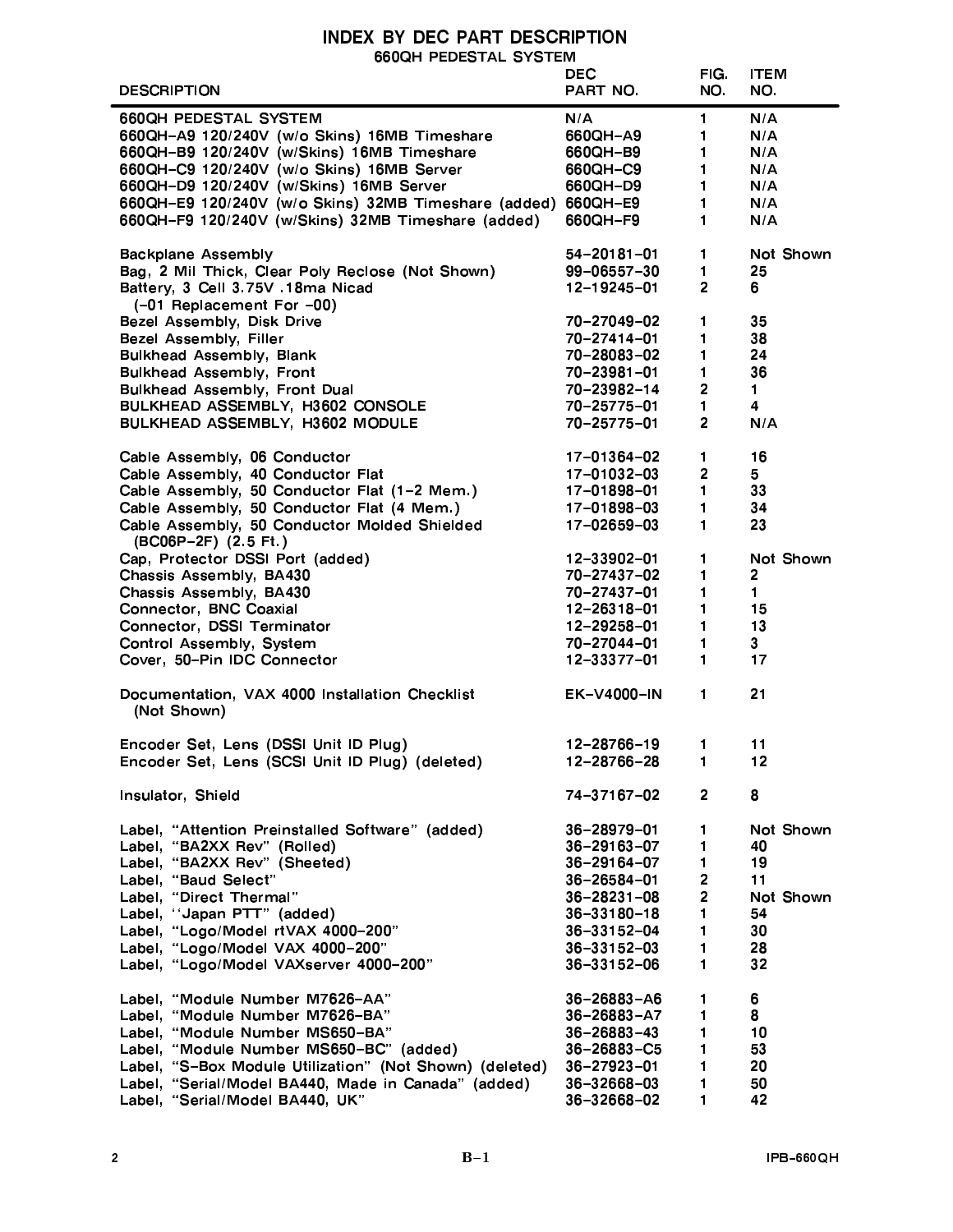# **INDEX BY DEC PART DESCRIPTION** 660QH PEDESTAL SYSTEM

| <b>DESCRIPTION</b>                                                      | <b>DEC</b><br>PART NO      | FIG.<br>NO.                      | <b>ITEM</b><br>NO. |
|-------------------------------------------------------------------------|----------------------------|----------------------------------|--------------------|
|                                                                         |                            |                                  |                    |
| Label, "Serial/Model BA440, US"                                         | 36-32668-01                | $\blacksquare$                   | 41                 |
| Label, "VAX 4000 FTZ Postcard" (Not Shown)                              | $36 - 30422 - 52$          | 1                                | 22                 |
| Label, "Pedestal, BA400 Series, UK"                                     | 36-32667-06                | $\blacksquare$                   | 44                 |
| Label, "Pedestal, BA400 Series, US"                                     | 36-32667-05                | $\blacksquare$                   | 43                 |
| Label, "Pedestal, BA400 Series, KA660" (added)                          | $36 - 32667 - 16$          | 1                                | 49                 |
| Latch Assembly, 15-Pin Slide w/o Hardware                               | 12-18489-03                | $\overline{2}$                   | 4                  |
| Latch Assembly, 2 Piece Slide w/Hardware                                | 12-18489-04                | $\overline{2}$                   | $\mathbf{3}$       |
| Medallion, Model rtVAX 4000-200                                         | 74-40913-05                | 1                                | 29                 |
| Medallion, Model VAX 4000-200                                           | 74-40913-04                | 1                                | 27                 |
| Medallion, VAXserver 4000-200                                           | 74-40913-06                | $\blacksquare$                   | 31                 |
| Module, 16MB RAM Memory                                                 | <b>MS650-BA</b>            | 1                                | 9                  |
| Module, 32MB RAM Memory (added)                                         | <b>MS650-BC</b>            | 1                                | 52                 |
| Module, MicroVAX CPU (Server)                                           | M7626-BA                   | 1                                | $\overline{7}$     |
| Module, MicroVAX CPU (Time Share)                                       | M7626-AA                   | $\mathbf{1}$                     | 5                  |
| Module, QBUS Grant Continuity Kit (added)                               | M9047-SA                   | $\mathbf 1$                      | Not Shown          |
|                                                                         |                            | $\overline{2}$                   | 2                  |
| Module, SLU Console                                                     | 54-17381-03                |                                  |                    |
| Nut, Hex No. 1/2-28                                                     | 90-10563-01                | $\overline{2}$                   | 12                 |
| <b>Package Assembly</b>                                                 | $37 - 00983 - 12$          | $\overline{2}$                   | <b>Not Shown</b>   |
| Package Assembly (Not Shown)                                            | $37 - 01072 - 08$          | $\mathbf 1$                      | 46                 |
| Package Assembly (Not Shown)                                            | $37 - 01072 - 07$          | $\mathbf 1$                      | 45                 |
|                                                                         |                            |                                  |                    |
| Panel Assembly, Gap Filler                                              | 70-24071-01                | $\mathbf{1}$                     | 37                 |
| Power Cord, 120V 10A (2.5M) (BN20A-2E)<br>(US/Japan/Canada) (Not Shown) | 17-00083-43                | $\blacksquare$                   | 39                 |
| Power Cord, 240V 10A (2.5M) (BN20B-2E)<br>(US/Japan/Canada)             | 17-00083-44                | $\blacksquare$                   | Not Shown          |
| Power Cord, 240V 10A (2.5M) (BN22C-2E)<br>(Australia/New Zealand)       | 17-00198-11                | $\mathbf{1}$                     | Not Shown          |
| Power Cord, 240V 10A (2.5M) (BN22D-2E)<br>(Central Europe)              | 17-00199-16                | $\blacksquare$                   | Not Shown          |
| Power Cord, 240V 10A (2.5M) (BN22E-2E)<br>(UK/Ireland)                  | 17-00209-13                | $\blacksquare$                   | <b>Not Shown</b>   |
| Power Cord, 240V 10A (2.5M) (BN22F-2E)<br>(Switzerland)                 | 17-00210-10                | 1                                | Not Shown          |
| Power Cord, 240V 10A (2.5M) (BN22H-2E)<br>(Denmark)                     | 17-00310-10                | $\blacksquare$                   | Not Shown          |
| Power Cord, 240V 10A (2.5M) (BN22J-2E)<br>(Italy)                       | 17-00364-13                | $\mathbf 1$                      | Not Shown          |
| Power Cord, 240V 10A (2.5M) (BN22K-2E)<br>(India/S Africa)              | 17-00456-13                | $\mathbf 1$                      | Not Shown          |
| Power Cord, 240V 10A (2.5M) (BN22L-2E)<br>(Israel)                      | $17 - 00457 - 13$          | $\mathbf 1$                      | Not Shown          |
| <b>Power Supply Assembly</b>                                            | H7874-00                   | $\mathbf 1$                      | Not Shown          |
| Screw, Self-Tap Truss Hd No. 4-40 x 5/16                                | 90-00063-02                | $\overline{2}$                   | 14                 |
| Screw, Self-Tap Truss Hd No. 6 x 5/16                                   | $90 - 00063 - 78$          | $\overline{2}$                   | 9                  |
| Strap, Ground w/Label                                                   | 12-13756-A8                | 1                                | 18                 |
| Strip, Color                                                            | 74-40914-01                | 1                                | 26                 |
|                                                                         |                            |                                  |                    |
| Tape, Velcro®                                                           | 12-26595-02                | 2                                | 7.                 |
| Tee, BNC Coaxial                                                        | 12-25869-01                | $\blacksquare$                   | 14                 |
|                                                                         |                            |                                  |                    |
| Washer, Flat (deleted)<br>Washer, Internal Tooth Lock No. 6 (Bronze)    | 90-06659-00<br>90-00037-05 | $\overline{2}$<br>$\overline{2}$ | 10<br>13           |